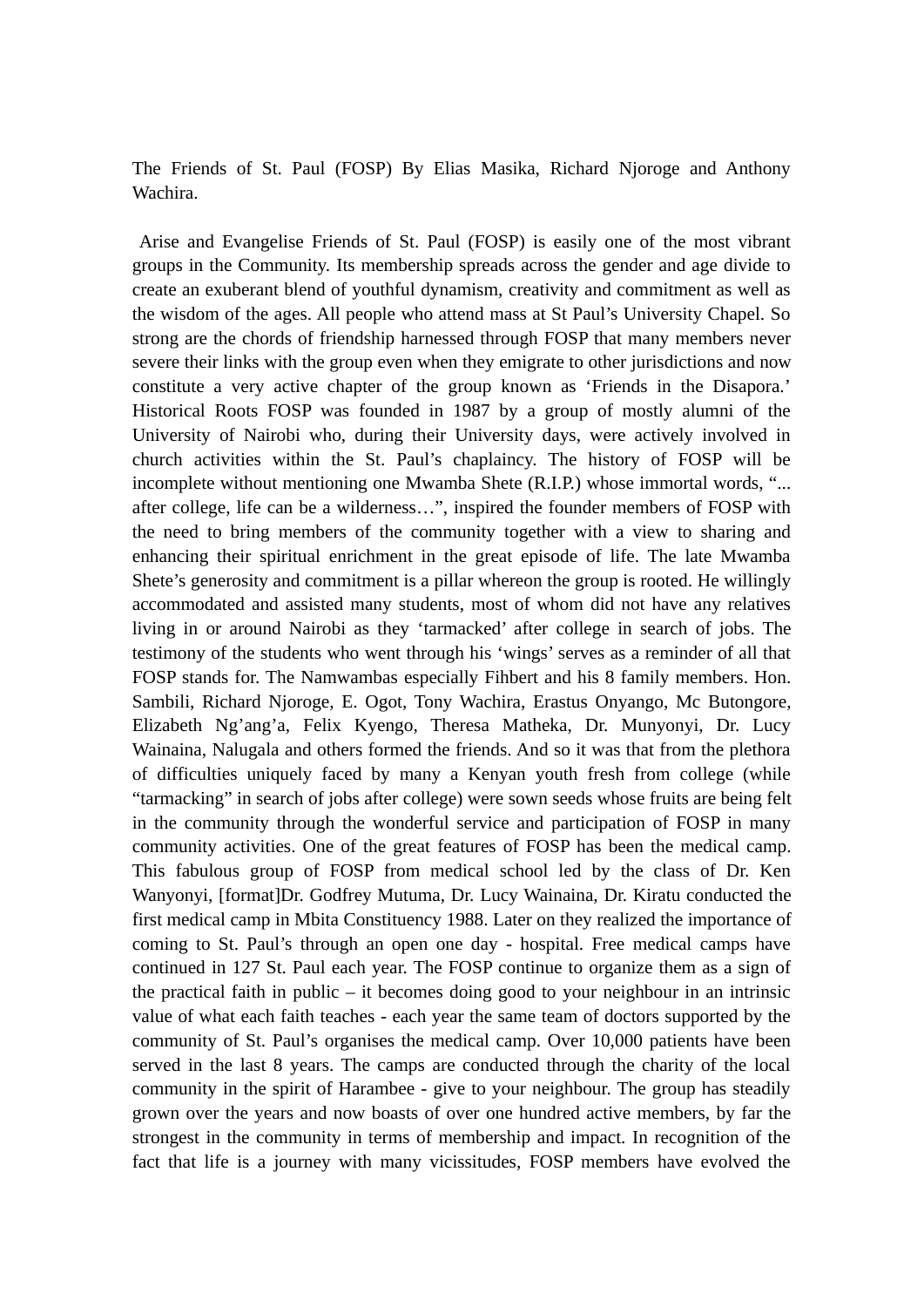practice of faith-keeping, a practice that is derived from the manner Jesus Christ sent out the seventy-two apostles – in pairs. A member who has attended a prescribed number of monthly meetings in succession and has been involved in the group's activities is usually assigned a faith-keeper whose role is to strengthen and encourage each other in the voyage of faith. Vision, Mission and Motto Spiritual Goal: FOSP's name is derived from Jesus' call to His Disciples in John 15:15, "I call you friends because I have made known to you everything I have learnt from my Father ". Group Vision: This rallying call invites its Members, 'to unite all people of God in the true spirit of Christ' who, Guided by the FOSP's Vision aspire to replicate that pattern of St. Paul's lifetime experience on earth by observing the motto Ad Majorem Gloriam Dei' (For the Greater Glory of God). [I think it should be Ad Majorem Dei Gloriam] FOSP's Mission is 'to be a living testimony of the Great Gift of Love and Friendship.' We pursue hope that inspires all Christians of St. Paul's community by engaging them in activities that offer value, enrich their spiritual lives as enshrined in the social teachings of the Catholic Church. They continue to promote a deeper interpretation of our faith practically: 'I was hungry and you gave me food, sick and 128 Arise and Evangelise you gave me a cure, in prison and you visited me…' Matthew 25:25-46. Ultimately, their appeal is to leave a positive mark in the Community by revealing Christ in our daily activities with the spirit of true friendship: Ad Majorem Gloriam Dei.' [check above and be consistent] FOSP's involvement in the community's affairs is felt through its active representation and participation in the Parish Pastoral Committee. Buoyed by its Vision, Mission and Motto aforesaid, members of the group are primarily volunteers committed to serving the Community through various committees as follows: Public Lectures / Publicity Committee This committee is charged with the responsibility of bringing awareness of societal topical issues though facilitating and organizing public lectures. The lectures touch on issues such as economics, human rights, development and health. Networking Committee The committee acts as a link between Students' Community and the wider St Paul's community and prepares students for the job market through organizing career and curriculum vitae talks where resource persons from various profes- 129 sions are invited to talk and guide the students on the various demands on the job market. The question asked in 1997 by Karanja Muchiri was if you go to look for work you may take long, yet the MDs, CEOs come to St. Paul's - why not bring them to St. Paul's and talk about what they are looking for in job seekers? Since 1997 over 250 members of St. Paul's have been offered employment at all levels - 50 of them with UN Agencies. The committee also recognized the capability of St. Paul's by making it possible for lawyers, business entrepreneurs, sociologists, and government experts to meet over tea on a common goal. Charity Committee This committee rallies the community of St. Paul's for apostolate through various charitable activities. The group has in the past organized visits to homes like Nyumbani Children's Home for HIV/AIDS orphans in Karen, Shangilia Mtoto Wa Afrika in Kangemi and Nyumba ya Wazee Ruaraka among others. The group also assists their own members who are facing challenges like job losses, sickness, bereavement, etc. At the conclusion of the recent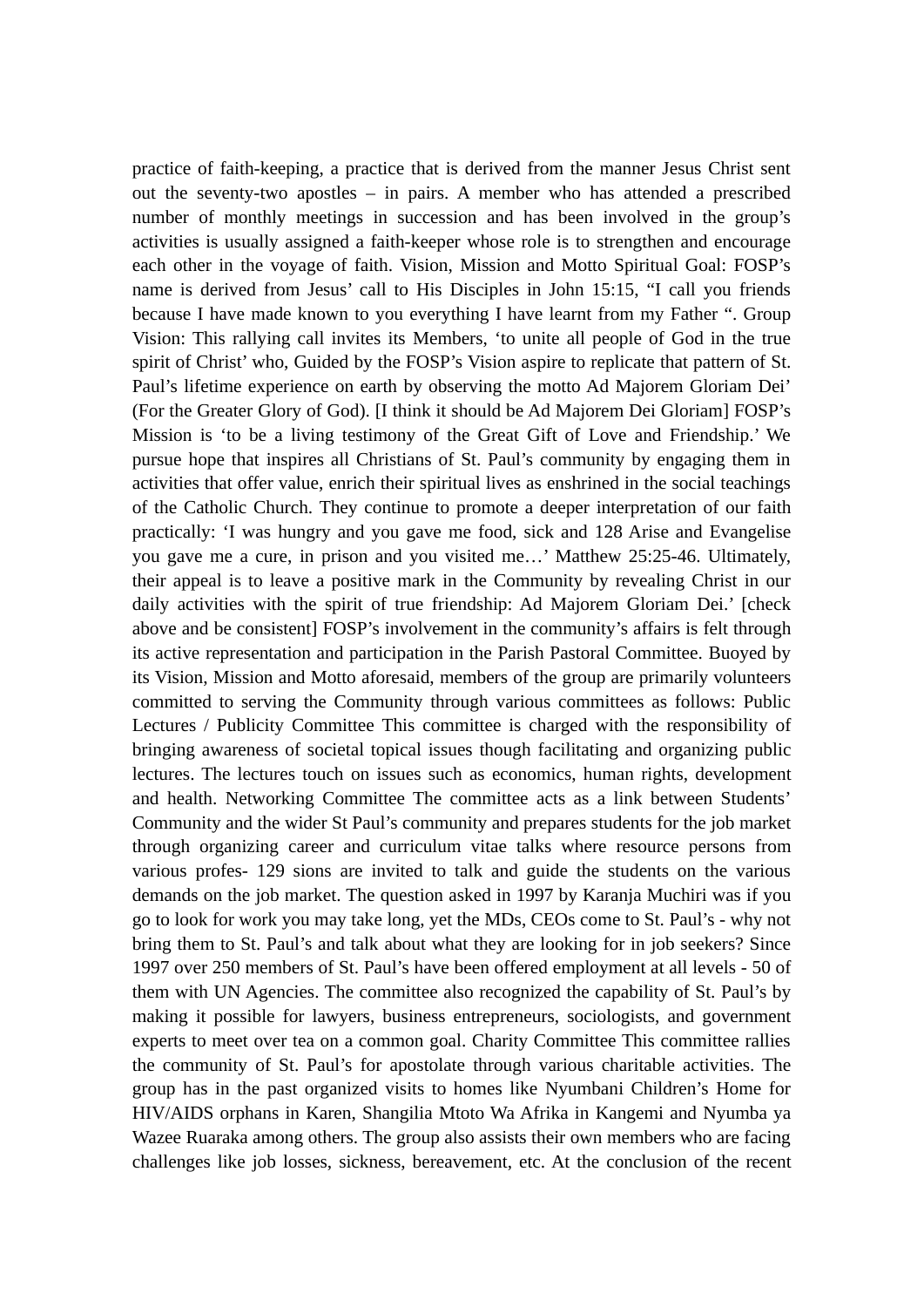visit to Nyumba ya Wazee held on 12th September, 2009, as a result of the experiences encountered by members, plans are now afoot to forge a permanent partnership between FOSP and Nyumba ya Wazee so as to have a more positive and long lasting impact on this very crucial Church-sponsored charitable organization. The Committee has previously organized a highly successful Annual Medical Camp at St. Paul's Chaplaincy where free medical services are offered to needy members of the Society, such services being open to all members of society. The hugely successful Charity Walk which was held last year [which year?] was an idea conceived and implemented by FOSP with a view to raising funds for the Church's projects, and it raised over Kshs. 1.1 Million towards the Church project(s). Spirituality Committee The committee's role is to help enhance the spiritual growth of the group. This is achieved by organizing the sharing of the word of God and building on the reflec- 130 Arise and Evangelise tion of the day during the monthly meeting. The committee also organizes retreats and novenas and has successfully organized pilgrimages to holy shrines like Subukia National Shrine, Namugongo, and Uganda. [should it be : and Namugongo, Uganda. The Vineyard Committee The committee oversees the publication of The Vineyard magazine, a nonprofit oriented magazine which serves as the mouthpiece of the Community of St. Paul and which is intended to assist members of the community to grow in faith. A quarterly publication, it carries important spiritual articles as well as many other issues affecting the Community and the country at large. Members of FOSP participate in the publication of the magazine through sourcing for sponsorship and articles and submitting such articles for publication. And, of course, they also conduct the sales of the magazine. Other Activities Monthly Meetings The group meets every 3rd Thursday of the month at 6 pm in the chaplaincy hall. The members meet to reflect, share, and strengthen each other's spirituality in the spirit of wisdom and true friendship. During the meeting, we invite key speakers who discuss various issues that are at the heart of today's Christian living and cover topics like HIV and AIDS counseling and poverty in our society. Other activities include monthly home visits to one of our own and socialization through picnics. One day in a year in the month of October is reserved for the Chair's Goat when all members gather to have fun in the spirit of friendship and in commemorating the year's successes. Chairperson's Goat Eating Day Once in October every year, FOSP holds the annual Chairperson's Goat Eating Day. The occasion also serves as a team building event and has lots of group fun games. It is a special fun-filled occasion whose crowning moment is the agape lunch shared by all in the true spirit of friendship. Subscription Fee/Donations 131 To ensure the sustainability of the group and its ability to support its key activities which, to a varying extent have a costelement, members are encouraged to pay an annual subscription of Kshs. 1,500.00 depending on a member's individual capability. The group has also seen many numerous well-wishers who have been touched by its activities and the societal impact thereof turn up and offer donations which have kept the group going and growing to the point where it is now easily the most recognizable group in the community. Background information about the formation of FOSP This is an interview conducted on 11th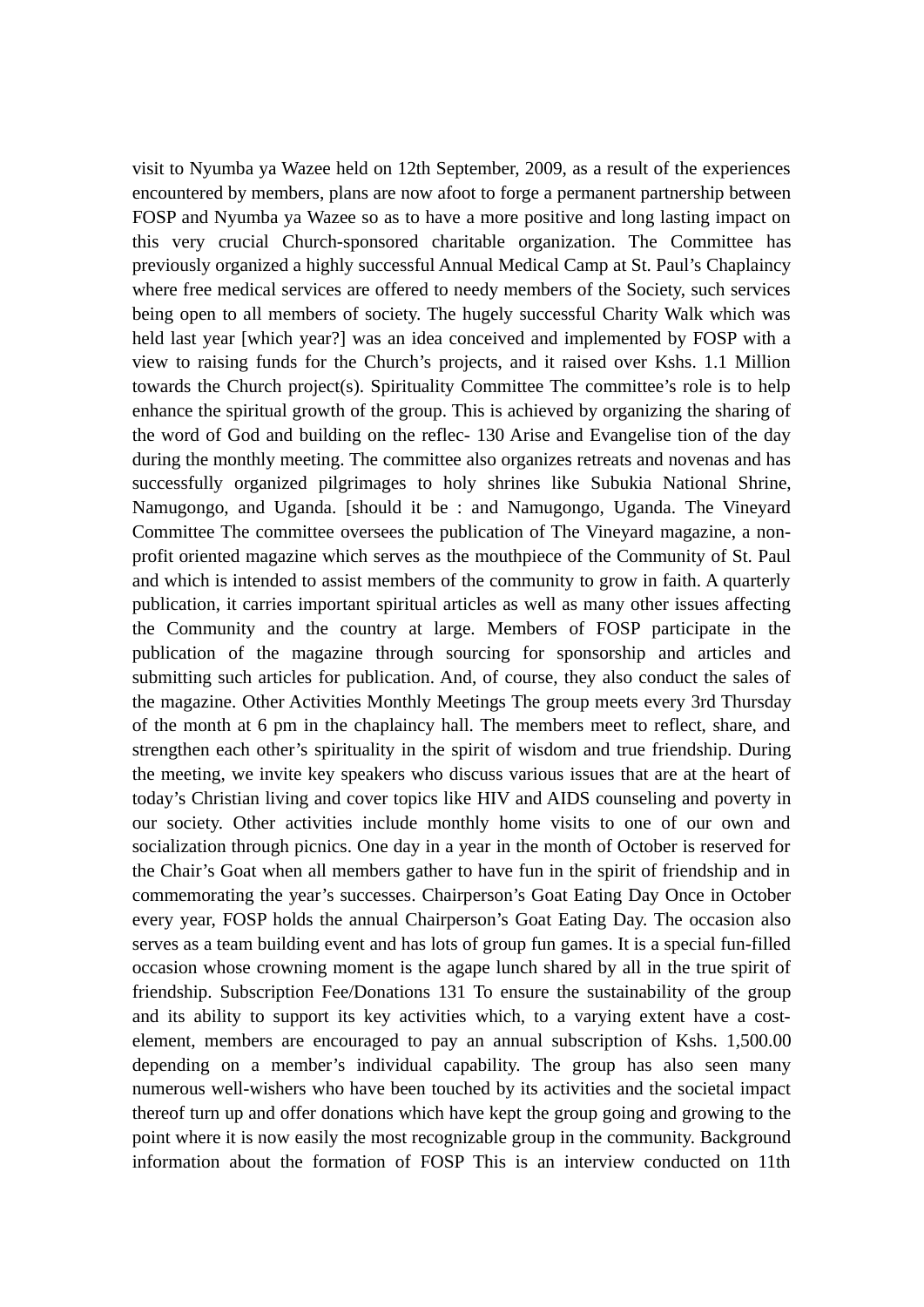October [year?] between Mr. Richard Njoroge and Reginald on the founding of Friends of St. Paul's. The aim was to clarify the missing link between the original spirit of friends and the current one. Mr. Richard Njoroge is the director of the Community Choir St. Paul's University of Nairobi Chapel. He graduated with a Bsc. in Chemistry 1988. When he joined the University of Nairobi the division between the students' mass the community mass had just been effected by Fr. Christy Burke, CSSp (1984). In that students' choir was Mr. Mwamba Shete. Mwamba used to sing the tenor voice. At one stage he formed a strong quartet of the super tenors of the choir. When Mr. Mwamba graduated in 1986 he continued singing in the students' choir. The student's choir would meet after the 9:30 a.m. mass ( around 11 a.m - 12 noon) in the hall. After the choir practice there was a tendency for the students to mill around until 3 p.m. then fizzle away to their halls of residence or even stay on chatting over tea in the chaplain's house till evening mass. That weekly gathering and sharing together developed into a well organized group of friends who could then leave to Mr. Mwamba's house in Kibera Karanja Road. The Chaplain, Fr. Burke would encourage that continued sharing at Mwamba's house. Most of the persons known to Mwamba would stay at his house while tarmacking upon completion of their degrees. Mwamba's home encouraged the Chaplain to become a regular visitor even celebrating their weekday masses when required to do so. Njoroge called it, 'A home far from home' because they all felt at home. The early members of friends led by Francis Watkins, Emannuel Ogot, Jane Wangui Wagufio, Richard Njoroge, some of the family members of Ababu Namwamba who formed the largest group of members from the same family in the group and Mwamba 132 Arise and Evangelise kept on saying that a group should be formed to continue meeting and helping each other as friends. In recent times FOSP have had the Ngatia's, the Njogus too having the entire family as members of FOSP just as the Namwamba's did in the 1987/88. Incidentally all these people were in the students' choir. After the Light and Love Concert in December, 1987, most of them joined the community choir upon the request by the late Edward Ulzen and Mrs. Jane Ogwapit. It is during one of the gatherings in July, 1987 that Mwamba Shete put his foot down and proposed the formation of the Friends of St. Paul's. A name had to be proposed to capture the ongoing spirit. Out of nowhere it was Jane Wangui Wagufio ( now Jane Ndirangu) who exclaimed that the group be called, 'Friends of St. Paul's Chapel.' The name has remained officially the identity of the group (FOSP). The question was 'What happens when one completes college?' Who would help those coming from upcountry stay in Nairobi and assist the other in searching for a job, attending interviews and helping them settle down? The answer was, 'Friends.' The Friends would end up becoming an important group that linked the students' community with the employment world. The FOSP would act as the bridge between aspirations and expectations of students as they left campus, college, and institutions of learning to explore their employment possibilities while also retaining their faith in a public space. Watkins proposed that clear objectives be formulated based on this goal. Emmanuel Ogot became secretary to the group and Mwamba the chairman. The spirituality element